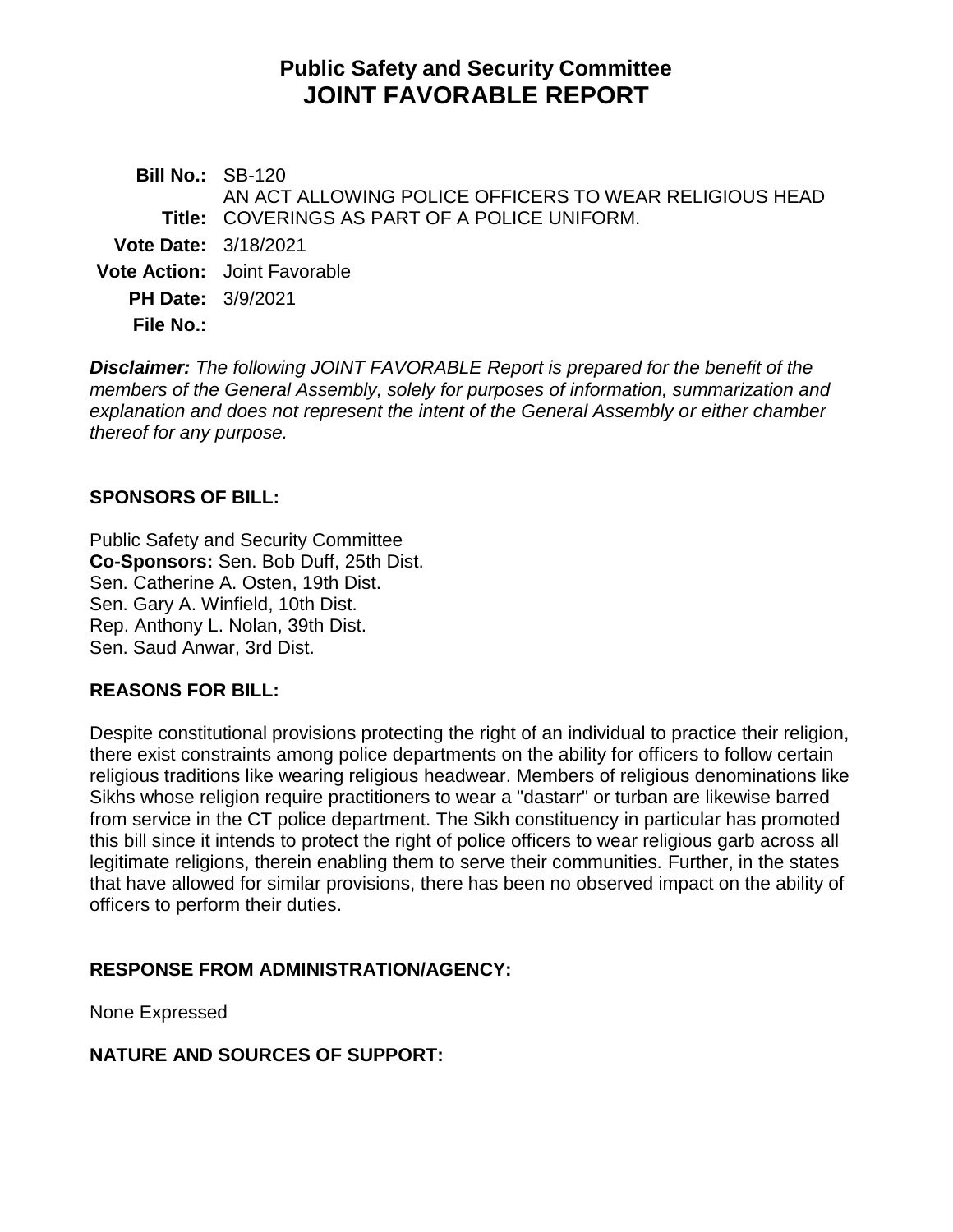## **Kelly McConney Moore, Interim Senior Policy Counsel, American Civil Liberties Union of Connecticut**

ACLU of CT supports this bill because they believe there is a significant need for legislative protection of religious liberties and that this bill addresses that need. The ACLU of CT cites that the issue of officers wearing religious garb is handled by the department on a case-bycase basis rather than legislative codification. Despite possessing the same constitutional liberties, individuals seeking to express such freedoms in form of hijabs and Sikhs are either prohibited blatantly or loosely protected in such ways that bias and discrimination could usurp the equal application of the aforementioned protections in the officer's service in U.S. police departments. In their research, they have found a prevalent history of discrimination and hate crimes against men who practice the Sikh tradition as they are misidentified as Muslim. On top of this, the organization cites discrimination and hate crimes exacted on women for wearing religious garments like the hijab in 2016.

It is the opinion of the ACLU of CT that government agencies ought to extend policies to minorities rather than force them to conform to societal norms.

#### **Swaranjit Singh Khalsa, World Sikh Parliament**

The World Sikh Parliament (WSK) supports this bill. They cite that Sikhism is the 5th largest organized, independent, and ethnic religion in the world. The WSK claims that Sikhs represent a constituency contributing to the socio-economic welfare and infrastructure of the state of Connecticut for over 50 years. In this light, the WSK feels that this bill improves the ability of Sikhs to contribute to the service of law enforcement. The WSK cites that Sikhs have been victimized and misrepresented within society as Muslim following 9/11. These victimizations are implied to also create a bias and discriminatory practices in affording Sikh officers the ability to wear their headwear while in uniform. In support of the measures of the bill, the WSK cites similar cases where such policies afforded to civil servants within the New York Police Department and within the U.S. military. It is the belief of the WSK that this bill will address some of the roots of societal barriers in accepting Sikhism and further enable departments to recruit individuals from various faith backgrounds.

# **Mohinder Singh Kalsi, Resident form Norwalk, CT**

Mr. Kalsi supports this bill. As a practitioner of Sikhism, Mr. Kalsi states that wearing a turban is an essential part of the Sikh faith. He cites family members and notable actors within various fields of public service ranging from state office positions, doctors, and military members who have been allowed to practice their faith by wearing the turban in their duties. Despite these occupations affording respect to Sikhs, Mr. Kalsi states that the state of Connecticut has restricted turbaned Sikhs from service in the police force. Mr. Kalsi believes such restrictions are discriminatory and therein unjust. It is the belief of Mr. Kalsi that this bill affords needed religious protections to Sikhs in line with the unalienable rights granted to all Americans through the U.S. Constitution.

# **Maebel Haynes, Resident of Willimantic, CT**

Ms. Haynes supports this bill. She believes that people should not have to be forced to decide between occupation and adhering to their religious beliefs.

#### **Bob Duff, Senate Majority Leader of The Connecticut General Assembly**

Sen. Bob Duff supports this bill. He believes that Connecticut has sought a more diverse and accepting state and thinks that this bill will further that agenda. Further, Sen. Duff believes